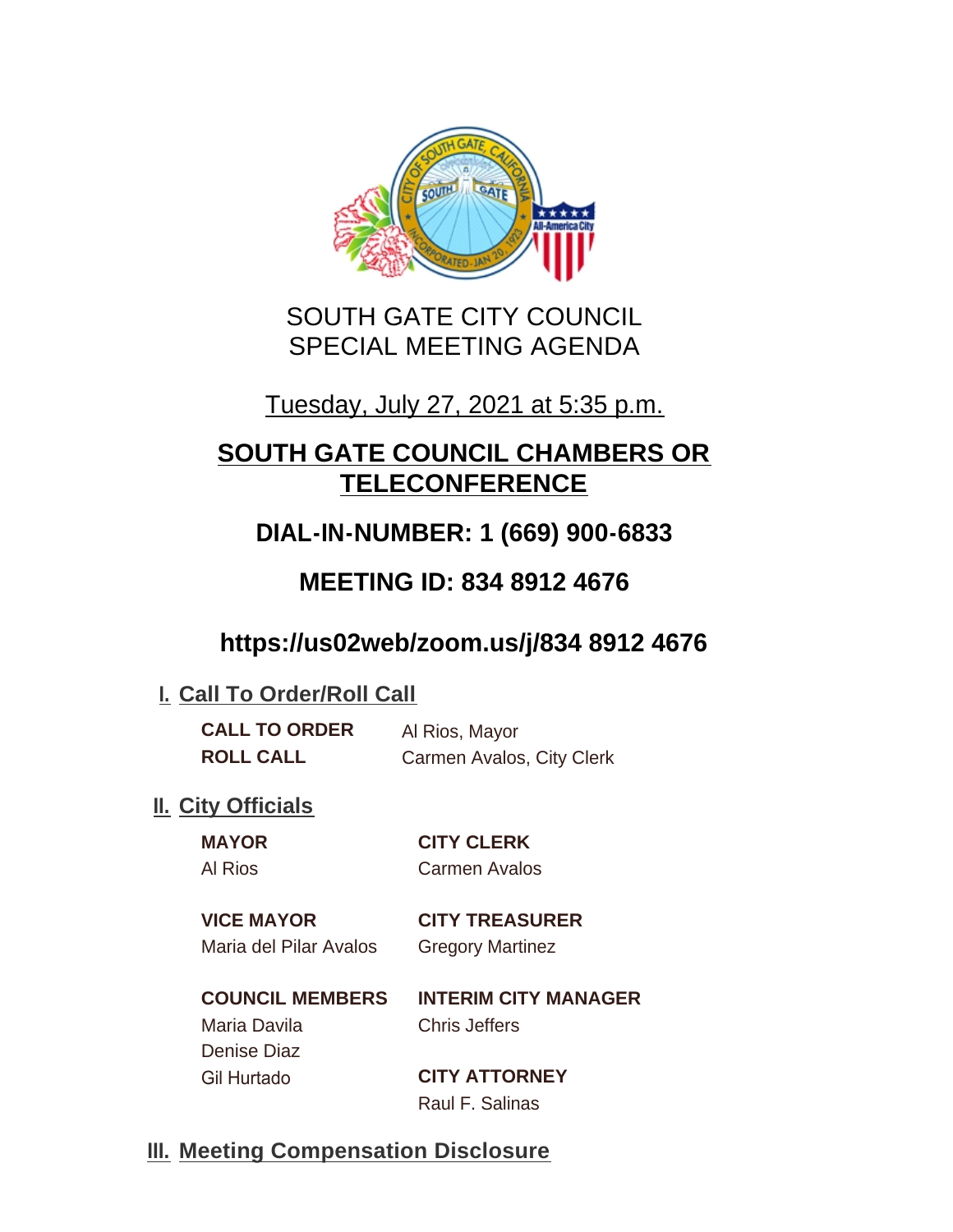Pursuant to Government Code Section 54952.3: Disclosure of compensation for meeting attendance by City Council Members is \$650 monthly regardless of the amount of meetings.

## **Closed Session: (ATTY) IV.**

### **1. CONFERENCE WITH LEGAL COUNSEL - PENDING LITIGATION**

Pursuant to Government Code Section 54956.9(a), 54954.9(b)(3)(C)

- a. Jimmy Torres v. City of South Gate
- b. Susana Michelle Corcios v. City of South Gate

Documents:

#### CC CLOSED SESSION REPORT 07272021.PDF

## **Special Meeting Adjournment V.**

I, Carmen Avalos, City Clerk, certify that a true and correct copy of the foregoing Meeting Agenda was posted on July 21, 2021 at 5:45 p.m., as required by law.

Carmen Avalos, CMC City Clerk

Materials related to an item on this Agenda submitted to the City Council after distribution of the agenda packet are available for public inspection in the City Clerk's Office

> 8650 California Avenue, South Gate, California 90280 (323) 563-9510 \* fax (323) 563-5411 \* [www.cityofsouthgate.org](http://www.cityofsouthgate.org/)

In compliance with the American with Disabilities Act, if you need special assistance to participate in the City Council Meetings, please contact the Office of the City Clerk.

Notification 48 hours prior to the City Council Meeting will enable the City to make reasonable arrangements to assure accessibility.